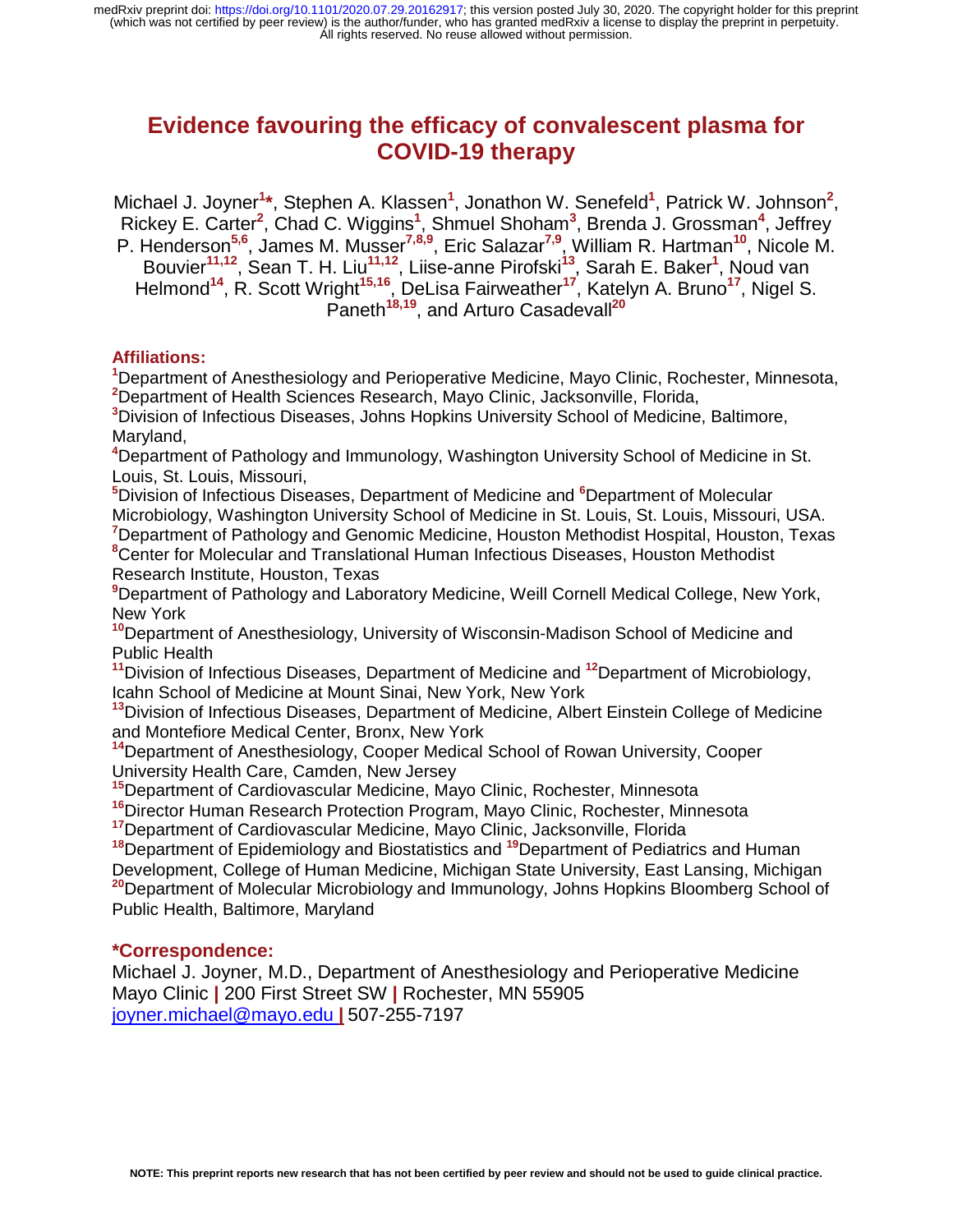#### **Abstract**

To determine the effect of COVID-19 convalescent plasma on mortality, we aggregated patient outcome data from randomized clinical trials, matched control, and case-series studies. Fixedeffects analyses demontrated that hospitalized COVID-19 patients transfused with convalescent plasma exhibited a ~57% reduction in mortality rate (13%) compared to matched-patients receiving standard treatments (25%; OR: 0.43,  $P < 0.001$ ). These data provide evidence favouring the efficacy of human convalescent plasma as a therapeutic agent in hospitalized COVID-19 patients.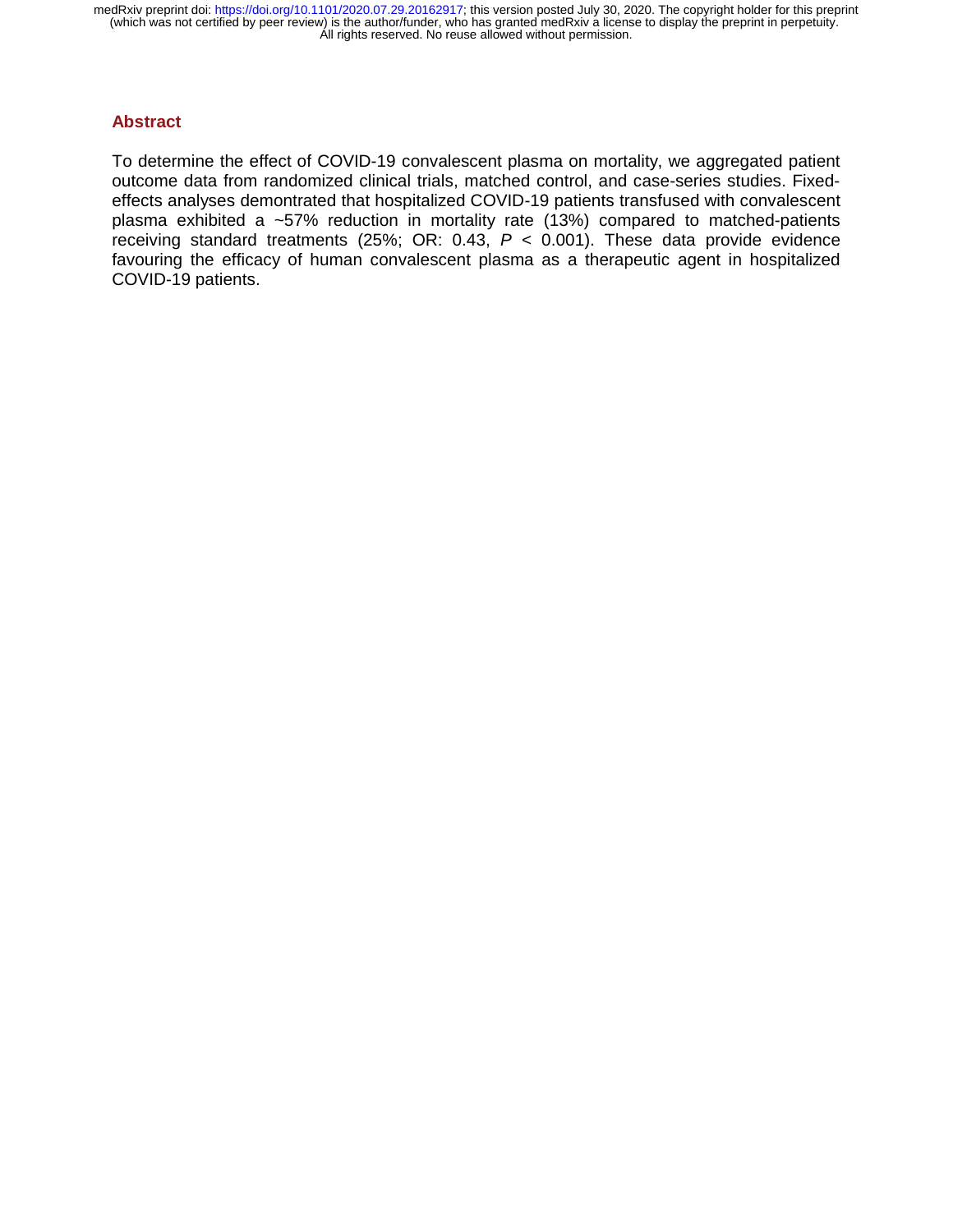## **Brief Communication**

Convalescent plasma is a century-old passive antibody therapy that has been used to treat outbreaks of novel infectious diseases, including those affecting the respiratory system<sup>1,2</sup>. Due to the lack of vaccines or monoclonal antibody therapies, human convalescent plasma is currently being used wordwide to treat coronavirus disease 2019 (COVID-19), which is caused by the severe acute respiratory syndrome coronavirus 2 (SARS-CoV-2)<sup>2-5</sup>. However, evidence for therapeutic COVID-19 convalescent plasma efficacy still requires definitive support from large randomized clinical trials (RCT). As a result, there remains a lack of consensus on convalescent plasma use in hospitalized COVID-19 patients<sup>6</sup>. Several smaller RCTs, matchedcontrol studies, and case series studies investigating convalescent plasma therapy for COVID-19 have emerged and provided a positive efficacy signal<sup>7–17</sup>. Most of these studies, however, lacked appropriate statistical power or were terminated early.

There is an urgent need to determine the efficacy of potential treatments amidst the ongoing COVID-19 pandemic. Thus, we used a practical approach to pool patient cohort data from RCTs, matched control, and case-series studies in real time. Our primary objective was to derive an aggregate estimate of mortality rate estimates from case and control cohorts of contemporaneous COVID-19 studies.

Data were extracted from studies published on pre-print servers or peer-reviewed journals that investigated human convalescent plasma therapy among hospitalized COVID-19 patients. Mortality rates were calculated at the longest reported vital status for each study and compared between cohorts using odds ratios (OR) determined by fixed effect meta-analysis models. Fixed effect meta-regression analyses evaluated the contribution of moderator variables (i.e., mean or median cohort age, proportion of cohort receiving mechanical ventilation, and duration of study follow up) on the aggregate OR computed for all controlled studies. All analyses were performed with Comprehensive Meta-analysis Software (Biostat, version 3.3.070). Alpha (α) was 0.05.

The present analyses included a total of twelve studies including three RCTs, five matchedcontrol studies, and four case series studies containing 804 COVID-19 patient outcomes $7-17$ from around the world (**Table 1**). The mean or median age of patients enrolled in these studies ranged from 48 to 70 years, with a greater proportion of men than women in most studies (proportion of women: 25% to 56%). All studies included patients with severe or life-threatening COVID-19. At the time of plasma transfusion, the proportion of patients on mechanical ventilation varied by study from 0% to 81%. The duration of follow up ranged from 7 to 30 days. All case-series studies demonstrated relatively low mortality rates for COVID-19 patients transfused with convalescent plasma (0% to 13%). Among RCTs, patients transfused with convalescent plasma exhibited a reduced mortality rate (13%) compared to non-transfused COVID-19 patients (26%; OR: 0.46,  $P = 0.03$ ). Among matched control studies, patients transfused with convalescent plasma exhibited a reduced mortality rate (12%) compared to nontransfused COVID-19 patients (25%; OR: 0.41,  $P = 0.001$ ). When patient outcomes from controlled studies were aggregated, patients transfused with convalescent plasma exhibited a reduced mortality rate (13%) compared to non-transfused COVID-19 patients (25%; OR: 0.43, *P*  < 0.001). Meta-regression analysis indicated that mean or median cohort age, proportion of cohort receiving mechanical ventilation, and duration of study follow up did not affect the aggregate OR computed for all controlled studies (all coefficients *P* > 0.22). The fixed effect OR (OR: 0.44, *P*<0.001) was not different when *outlier* mortality rates from the matched control study by Xia and colleagues<sup>18</sup> were included in analyses (case mortality rate:  $2\%$ , control mortality rate: 4%).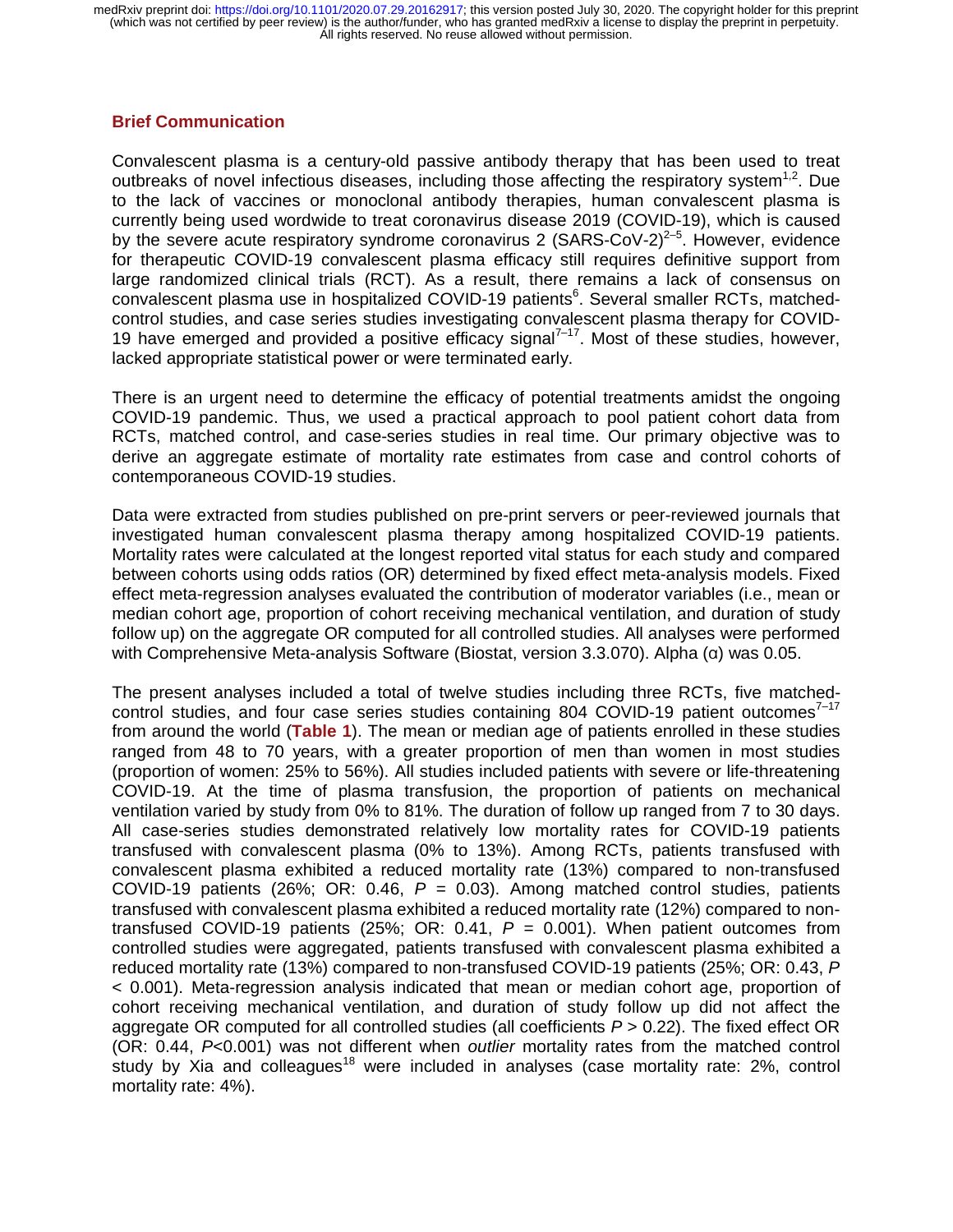In this outcomes analysis of contemporaneous COVID-19 convalescent plasma studies, the aggregate mortality rate of transfused COVID-19 patients was substantially lower than that of non-transfused COVID-19 patients. These results favour the efficacy of convalescent plasma as a COVID-19 therapeutic agent. The primary biological hypothesis for the efficacy of convalescent plasma is antibody-mediated SARS-CoV-2 viral neutralization, though other biological mechanisms may also contribute to the mitigation of symptoms<sup>2</sup>. These results align with similar analyses of historical data from convalescent plasma trials for viral diseases such as the 1918 flu epidemic<sup>1</sup>, Severe acute respiratory syndrome<sup>19</sup>, and H1N1 influenza<sup>20</sup>.

There are several limitations to this analysis including aggregating mortality data across study populations that varied by: 1) the nation of data origin, 2) timing relative to worldwide progression of the pandemic, 3) clinical diagnostic and treatment algorithms, 4) plasma antibody titer and administration volume, 5) the latency between COVID-19 diagnosis and transfusion and 6) the duration of follow up after transfusion. We note that the reports cited in **Table 1** include positive results from different countries, suggesting that efficacy is robust across different health systems. Given the safety of plasma administration in COVID-19 patients<sup>3,4</sup>, the results of this real-time data aggregration provide encouragement for its continued used as a therapy and may have broad implications for the treatment of COVID-19 and design of RCTs. Importantly, many of the patients enrolled in the studies included in the present analyses received convalescent plasma transfusions later in their disease course. In this context, prior to antibiotics and effective vaccinations, convalescent plasma therapy for streptococcal pneumonia and bacterial meningitis was widely understood to be most efficaceous very early in the course of hospitalizations<sup>2</sup>. As a result, our analysis may underestimate the mortality reduction acheivable through timely administration of convalescent plasma for COVID-19.

# **References**

- 1. Luke, T. C., Kilbane, E. M., Jackson, J. L. & Hoffman, S. L. Meta-analysis: convalescent blood products for Spanish influenza pneumonia: a future H5N1 treatment? *Ann. Intern. Med.* **145**, 599–609 (2006).
- 2. Casadevall, A. & Pirofski, L. The convalescent sera option for containing COVID-19. *J. Clin. Invest.* **130**, 1545–1548 (2020).
- 3. Joyner, M. J. *et al.* Safety Update: COVID-19 Convalescent Plasma in 20,000 Hospitalized Patients. *Mayo Clin. Proc.* **95**, (2020).
- 4. Joyner, M. *et al.* Early Safety Indicators of COVID-19 Convalescent Plasma in 5,000 Patients. *J. Clin. Invest.* (2020).
- 5. Bloch, E. M. *et al.* Deployment of convalescent plasma for the prevention and treatment of COVID-19. *J. Clin. Invest.* (2020).
- 6. Piechotta, V. *et al.* Convalescent plasma or hyperimmune immunoglobulin for people with COVID-19: a living systematic review. *Cochrane Database Syst. Rev.* (2020).
- 7. Li, L. *et al.* Effect of Convalescent Plasma Therapy on Time to Clinical Improvement in Patients With Severe and Life-threatening COVID-19: A Randomized Clinical Trial. *JAMA* (2020).
- 8. Gharbharan, A. *et al.* Convalescent Plasma for COVID-19. A randomized clinical trial. *medRxiv* (2020).
- 9. Martinez-Resendez, M. F. *et al.* Initial experience in Mexico with convalescent plasma in COVID-19 patients with severe respiratory failure, a retrospective case series. *medRxiv* (2020).
- 10. Rasheed, A. M. *et al.* The therapeutic effectiveness of Convalescent plasma therapy on treating COVID-19 patients residing in respiratory care units in hospitals in Baghdad, Iraq. *medRxiv* (2020).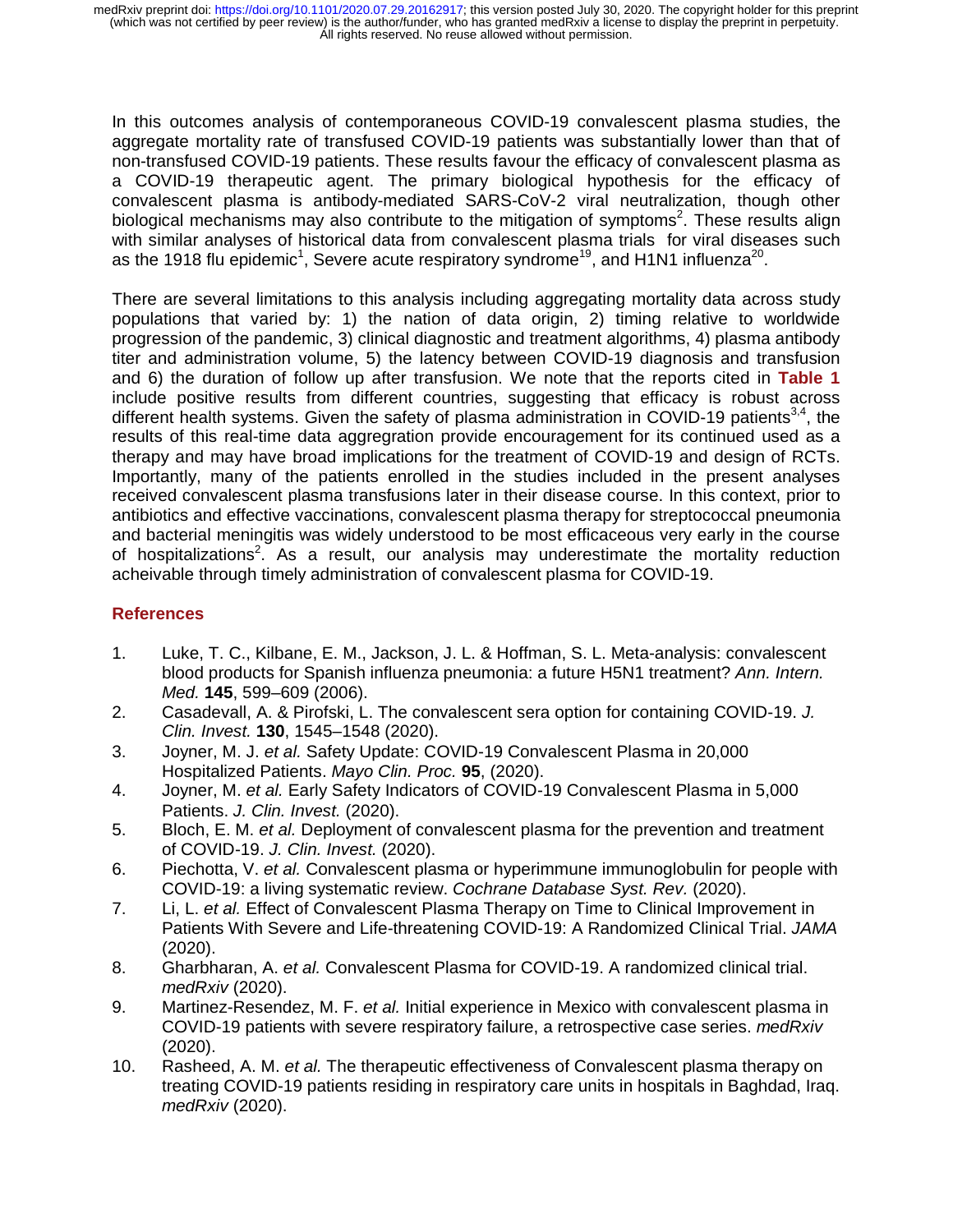- 11. Hegerova, L. *et al.* Use of Convalescent Plasma in Hospitalized Patients with Covid-19- Case Series. *Blood* (2020).
- 12. Liu, S. T. H. *et al.* Convalescent plasma treatment of severe COVID-19: A matched control study. *medRxiv* (2020).
- 13. Perotti, C. *et al.* Mortality reduction in 46 severe Covid-19 patients treated with hyperimmune plasma. A proof of concept single arm multicenter interventional trial. *medRxiv* (2020).
- 14. Abolghasemi, H. *et al.* Clinical Efficacy of Convalescent Plasma for Treatment of COVID-19 Infections: Results of a Multicenter Clinical Study. *Transfus. Apher. Sci.* 102875 (2020).
- 15. Salazar, E. *et al.* Treatment of COVID-19 Patients with Convalescent Plasma. *Am. J. Pathol.* (2020).
- 16. Hartman, W., Hess, A. S. & Connor, J. P. Hospitalized COVID-19 patients treated with Convalescent Plasma in a mid-size city in the midwest. *medRxiv* (2020).
- 17. Duan, K. *et al.* Effectiveness of convalescent plasma therapy in severe COVID-19 patients. *Proc. Natl. Acad. Sci.* **117**, 9490–9496 (2020).
- 18. Xia, X. *et al.* Improved Clinical Symptoms and Mortality on Severe/Critical COVID-19 Patients Utilizing Convalescent Plasma Transfusion. *Blood* (2020).
- 19. Cheng, Y. *et al.* Use of convalescent plasma therapy in SARS patients in Hong Kong. *Eur. J. Clin. Microbiol. Infect. Dis.* **24**, 44–46 (2005).
- 20. Hung, I. F. N. *et al.* Convalescent plasma treatment reduced mortality in patients with severe pandemic influenza A (H1N1) 2009 virus infection. *Clin. Infect. Dis.* **52**, 447–456 (2011).

**Acknowledgements:** The authors express their gratitude to convalescent plasma donors.

**Author contributions:** MJJ, REC, AC, NSP conceived and designed the study. MJJ, SAK, JWS, PWJ, CCW, REC analyzed the data and performed statistical analyses. All authors reviewed, critically revised and approved the final version of the manuscript.

**Competing Interests:** The authors declare no competing interests.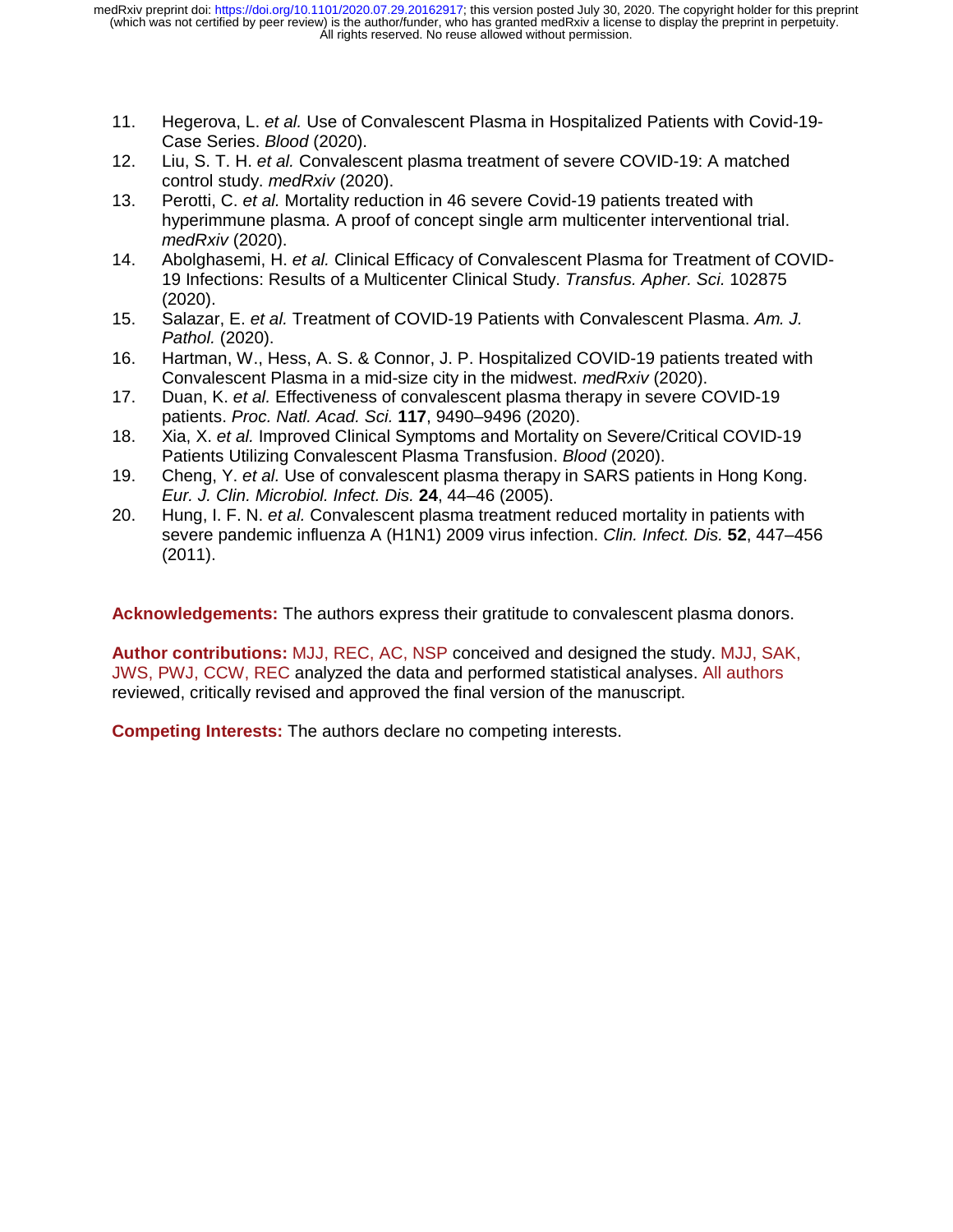#### **Table**

| Table 1   Case Fatality Rates in Hospitalized COVID-19 Patients |                 |                            |                     |                  |                 |                          |                  |                   |         |
|-----------------------------------------------------------------|-----------------|----------------------------|---------------------|------------------|-----------------|--------------------------|------------------|-------------------|---------|
|                                                                 |                 | <b>Convalescent Plasma</b> |                     |                  | <b>Control</b>  |                          |                  | <b>Statistics</b> |         |
| <b>Study</b>                                                    | Location        | <b>Survivor</b>            | <b>Non-Survivor</b> | <b>Mortality</b> | <b>Survivor</b> | <b>Non-Survivor</b>      | <b>Mortality</b> | <b>OR</b>         | P       |
| <b>Randomized Clinical Trials (RCT)</b>                         |                 |                            |                     |                  |                 |                          |                  |                   |         |
| Li et al. $7$                                                   | Wuhan, CHN      | 43                         | 8                   | 16%              | 38              | 12                       | 24%              | 0.59              | 0.30    |
| Gharbharan et al. <sup>8</sup>                                  | <b>NLD</b>      | 37                         | 6                   | 14%              | 32              | 11                       | 26%              | 0.47              | 0.18    |
| Rasheed et al. <sup>10</sup>                                    | <b>IRQ</b>      | 20                         |                     | 5%               | 20              | 8                        | 29%              | 0.13              | 0.06    |
| Fixed Effect Model <sup>a</sup>                                 |                 | 100                        | 15                  | 13%              | 90              | 31                       | 26%              | 0.46              | 0.03    |
| <b>Matched Controls</b>                                         |                 |                            |                     |                  |                 |                          |                  |                   |         |
| Hegerova et al. <sup>11</sup>                                   | Washington, USA | 18                         | $\overline{2}$      | 10%              | 14              | 6                        | 30%              | 0.26              | 0.13    |
| Liu et al. $17$                                                 | New York, USA   | 35                         | 5                   | 13%              | 118             | 38                       | 24%              | 0.44              | 0.11    |
| Perotti et al. <sup>13</sup>                                    | Pavia, ITA      | 43                         | 3                   | 7%               | 16              |                          | 30%              | 0.16              | 0.01    |
| Abolghasemi et al. <sup>14</sup>                                | <b>IRN</b>      | 98                         | 17                  | 15%              | 56              | 18                       | 24%              | 0.54              | 0.10    |
| Fixed Effect Model <sup>b</sup>                                 |                 | 194                        | 27                  | 12%              | 204             | 69                       | 25%              | 0.41              | 0.001   |
| <b>Controlled studies Fixed Effect Model c</b>                  |                 | 294                        | 42                  | 13%              | 294             | 100                      | 25%              | 0.43              | < 0.001 |
| <b>Case Series</b>                                              |                 |                            |                     |                  |                 |                          |                  |                   |         |
| Salazar et al. <sup>15</sup>                                    | Texas, USA      | 24                         |                     | 4%               |                 |                          |                  |                   |         |
| Hartman et al. <sup>16</sup>                                    | Wisconsin, USA  | 27                         | 4                   | 13%              |                 |                          |                  |                   |         |
| Duan et al. <sup>17</sup>                                       | Wuhan, CHN      | 10                         | 0                   | $0\%$            | --              |                          |                  |                   |         |
| Martinez-Resendez et al. 9                                      | Monterrey, MEX  | 8                          | 0                   | $0\%$            | --              |                          |                  |                   |         |
| Total                                                           |                 | 69                         | 5                   | 7%               | --              | $\overline{\phantom{a}}$ | --               |                   |         |

OR, odds ratio

**<sup>a</sup>** Relative weight (%): Li et al. (49.3), Gharbharan et al. (40.3), Rasheed et al. (10.4).

**<sup>b</sup>** Relative weight (%): Hegerova et al. (9.1), Liu et al. (27.4), Perotti et al. (12.8), Abolghasem et al. (50.7).

**<sup>c</sup>** Relative weight (%): Li et al. (17.8), Gharbharan et al. (14.6), Rasheed et al. (3.8), Hegerova et al. (5.8), Liu et al. (17.5), Perotti et al. (8.2), Abolghasem et al. (32.3).